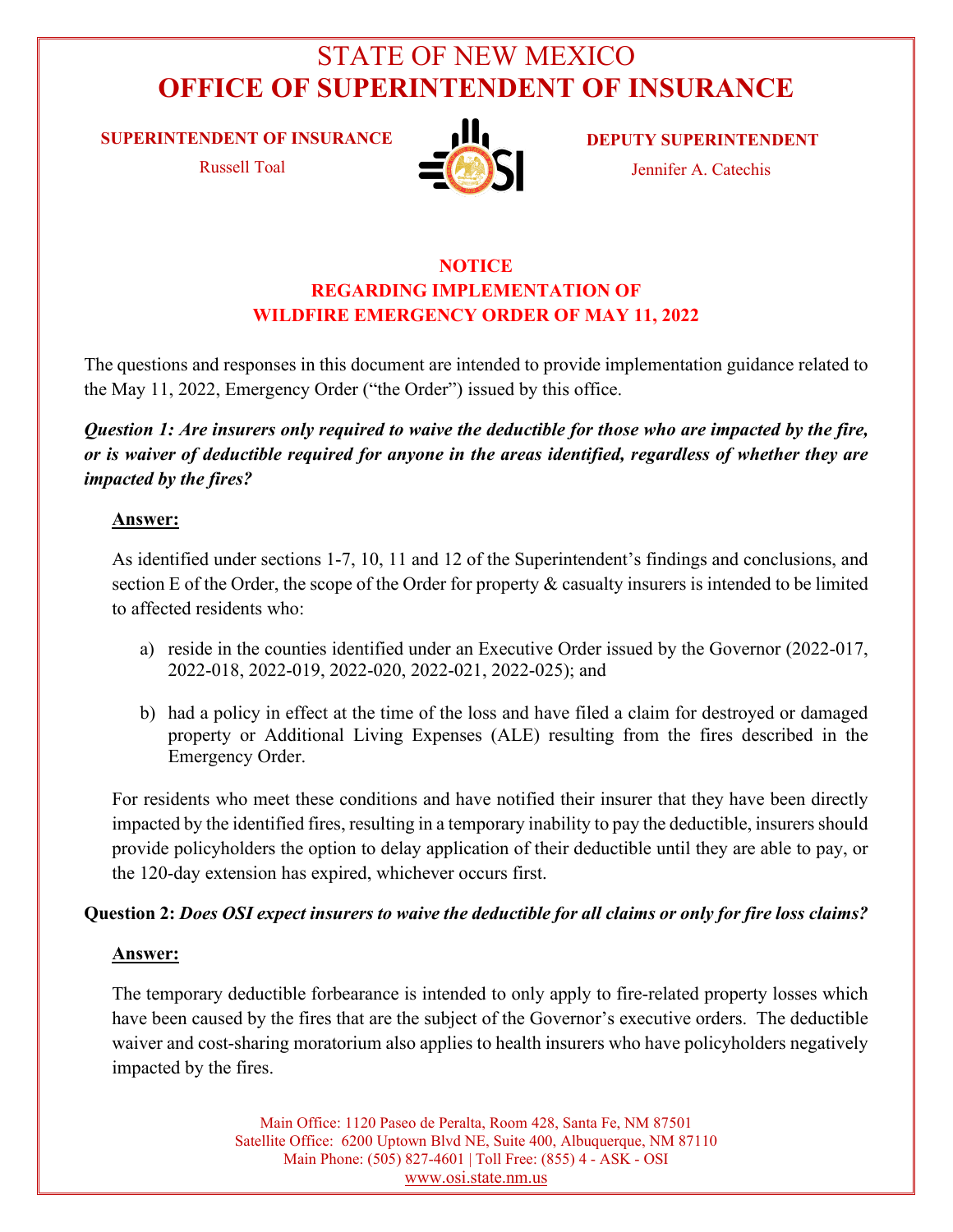As noted above, the order calls for a moratorium or waiver of deductibles and cost sharing for a limited period. Once the time period runs, or the impacted individual has been able to resume their ability to pay cost sharing obligations they are responsible for the payment.

# *Question 3: How should the 120-day waiver be applied by property and casualty insurers?*

# **Answer:**

The Order directs "insurers who write property or homeowners policies" and "insurers who write automobile policies" to waive deductibles for a period of 120 days. The Order should be interpreted to also include dwelling coverage. The intent of the Order is to ensure that a policyholder's temporary inability to pay a deductible not delay the processing of a claim or impede the insured's ability to make repairs, including removal of debris. In such instances, the insured would still be responsible for the deductible amount after the 120-day emergency forbearance period expires or once their individual circumstances have improved, whichever occurs first.

The 120-day period under Sections C-2 and D-2 of the Order shall begin on the date of loss for claim payments issued on or after the May 11, 2022, effective date of the Order. Upon expiration of the 120 day grace period, application of the deductible may resume, which may include applying the deductible to other sums owed to the policyholder for covered losses under the policy. If an insurer is issuing a claim payment for repair or replacement of damaged property within the 120-day period, and further payments under the claim after the 120-day period are not likely to exceed the deductible, the insurer may apply the deductible to that payment. The terms and conditions of the policy contract, including the deductible and policy limits available, shall remain in full effect.

If a policyholder has a policy coverage subject to a deductible, the Order requires the insurer to pay these claims without application of the deductible if there is an expressed hardship need on the part of the insured such that the insured cannot yet afford to pay the deductible owed.

The OSI urges insurers to give those negatively impacted by the fires full consideration of their circumstances. Our office will frown on insurers who on day 121, submit the insured an obligation for the full amount of the waived cost-sharing if the policyholder is actively attempting to get on their feet or establish an alternative living arrangement. In short, we ask that insurers exercise the due diligence they exhibited during the early stages of the COVID crisis.

# *Question 4: How should Property and Casualty insurers treat Section C-4 of the Order related to additional living expenses within the confines of the policy terms, conditions, and limits?*

## **Answer:**

The Order is intended to provide policyholders the option to temporarily waive application of any deductible that may apply for payments issued under Additional Living Expense (ALE) coverage portion of their policy and to provide policyholders a period of up to 12 months, if needed, to make a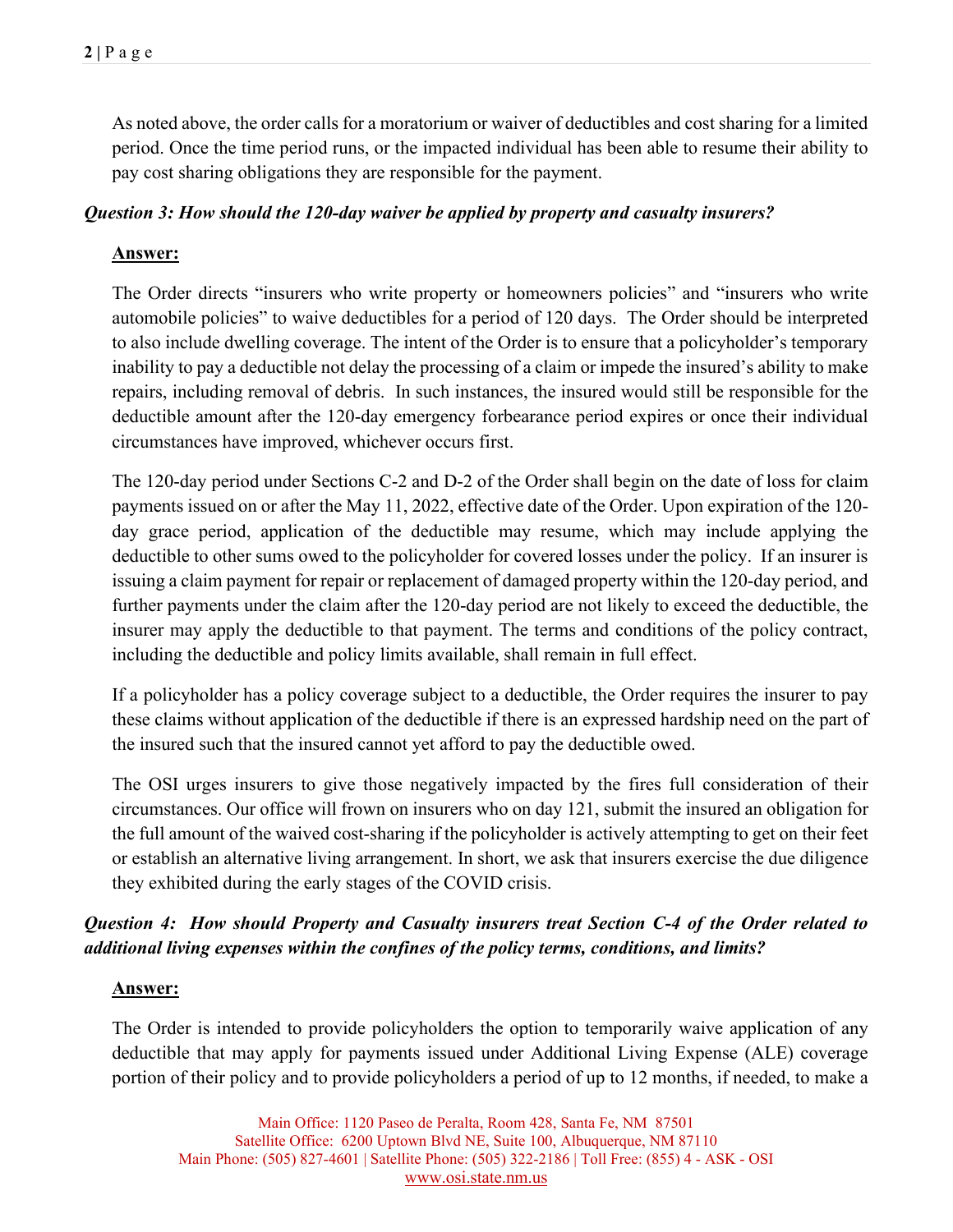claim for ALE benefits that may be available under their policy. ALE payments as permitted under this section of the Order shall be subject to the terms, conditions, and limits of the policy contract. [Please also refer to the Waiver of Deductibles section above for further guidance.]

# *Question 5: Do the protections apply to delinquencies/situations unrelated to the fires?*

## **Answer:**

No. As identified under sections 1-7, 10, 11 and 12 of the Superintendent's findings and conclusions, and section E of the Order, the scope of accommodations expected from property & casualty insurers under sections C and D of the Order is intended to be limited to affected residents who:

- a) reside in the counties identified under an Executive Order issued by the Governor (2022-017, 2022-018, 2022-019, 2022-020, 2022-021, 2022-025); and
- b) had a policy in effect at the time of the loss and have notified their insurer of being directly impacted by the fires described in the Order, resulting in a financial hardship, or filed a claim for destroyed or damaged property or ALE resulting from the described fires.

The 90-day grace period under Section E-1 shall begin on the date the Order was issued, May 11, 2022.

## *Question 6: What is the state's expectation regarding the communications ordered under Section E?*

## **Answer:**

Reasonable efforts under Section E may include, but are not limited to the following:

- verbally notifying policyholders of the Order and its provisions;
- providing a written or electronic copy of the Order to policyholders; or
- providing a notice to agents to communicate the Order and its provisions to policyholders.

Insurers also are requested to post information on the provisions of the Order, and guidance on how to notify the insurer of an individual's fire-impacted situation.

As identified under sections 1-7, 10, 11 and 12 of the Superintendent's findings and conclusions, and section E of the Order, the scope of communications expected from property & casualty insurers under section E of the Order is intended to be limited to affected residents:

a) who reside in the counties identified under an Executive Order issued by the Governor (2022- 017, 2022-018, 2022-019, 2022-020, 2022-021, 2022-025); and